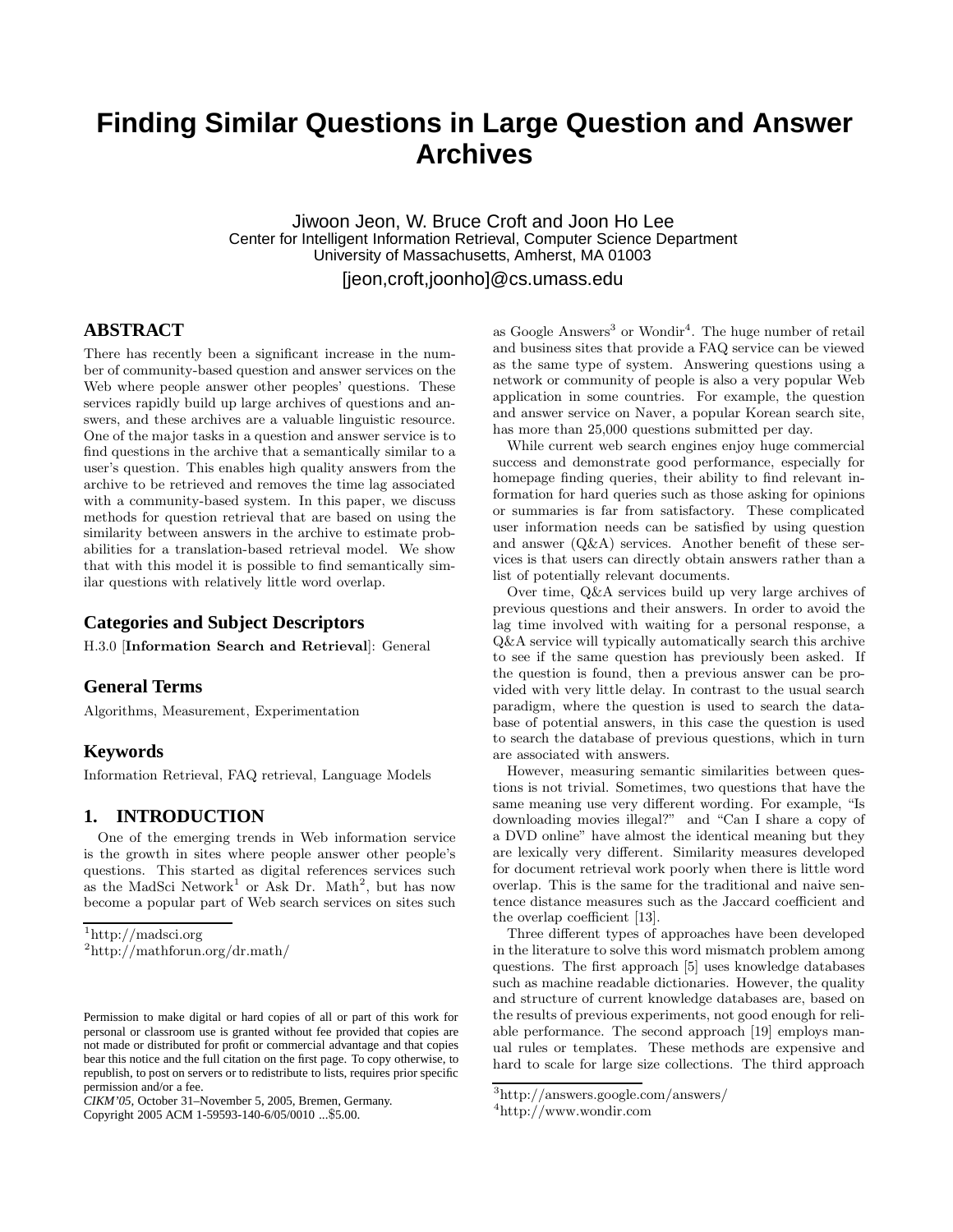[2] is to use statistical techniques developed in information retrieval and natural language processing.

We believe the last approach is the most promising if we have enough training data. A large number of semantically similar but lexically different sentence or question pairs would be an excellent corpus for training, but unfortunately, there has been to date no such collection available on a large scale. Therefore, researchers [15] have used alternative collections that are artificially generated by an approach such as translation of text to a foreign language and then back to the original language. In this paper, we propose an automatic way of building collections of semantically similar question pairs from existing Q&A collections.

After building a collection of similar question pairs, we consider the collection a bilingual corpus and run the IBM machine translation model 1 [4] to learn word translation probabilities. In this case, the word translation probabilities actually denote semantic similarities between words. Given a new question, a translation based information retrieval model exploits the word relationships to retrieve similar questions from Q&A archives. Experimental results show our approach significantly outperforms other baseline retrieval models.

The remainder of the paper is structured as follows. In section 2, we briefly survey related work. Section 3 describes the data collections that we use for our experiments. Section 4 addresses in detail how we find semantically related question pairs. In section 5, we briefly explain IBM model 1 and show some examples of semantic word relationships found using our technique. Section 6 describes the translation model and tests the performance of the model for the task of question retrieval. Section 7 is the conclusion of the paper.

#### **2. RELATED WORK**

There has been some research on retrieval using FAQ data. FAQ Finder [5] heuristically combines statistical similarities and semantic similarities between questions to rank FAQs. Conventional vector space models are used to calculated the statistical similarity and WordNet [7] is used to estimate the semantic similarity. Sneiders [19] proposed template based FAQ retrieval systems. These previous approaches were tested with relatively small sized collections and are hard to scale because they are based on specific knowledge databases or handcrafted rules. Lai et al. [10] proposed an approach to automatically mine FAQs from the Web. However, they did not study the use of these FAQs after they were collected.

The archives from Q&A services are different from FAQ collections. Usually, FAQs are created and maintained by experts and the quality of the questions and the answers is good. The number of FAQs in one topic or category are in general less than a few hundred. Q&A archives can be very large and there is no guarantee about the quality of the content. As far as we know, there has been little research done to exploit or search Q&A archives.

Extensive research has been done in the field of question answering [22, 16, 14], but this work is different to the Q&A retrieval task we address in this paper. In question answering, short answers for a relatively limited class of question types are automatically extracted from document collections. In the Q&A retrieval task we address, answers

| Question Title | How to make multi-booting systems?                                                                                                           |
|----------------|----------------------------------------------------------------------------------------------------------------------------------------------|
| Question Body  | I am using Windows98. I'd like to<br>multi-boot with Windows XP. $\,$                                                                        |
|                | How can I do this?                                                                                                                           |
| nswer          | You must partition your hard disk,<br>then install windows98 first.<br>If there is no problem with windows98,<br>then, install windows XP on |

**Table 1: A typical question and answer pair in the Naver Q&A archive. The question part is divided into two fields: the question title and the question body. (Translated from Korean)**

for an unlimited range of questions are retrieved by focusing on finding semantically similar questions in the archive.

The idea of finding similar queries using user click logs or retrieval results has been proposed previously [23, 20, 1]. This work assumed that if two different queries have similar click logs or similar retrieval results, then the queries are semantically similar, and the query similarities obtained using this approach would be superior to comparing the text of the queries directly. The results of this work demonstrated the validity of this assumption. We make the similar assumption that if two answers are similar enough then the corresponding questions should be semantically similar.

In this paper, we focus on the lexical chasm problem between questions. Various query expansion techniques have been studied to solve word mismatch problems between queries and documents, including relevance feedback [18], thesaurusbased expansion (e.g. [21]), dimensionality reduction (e.g. [6], [8]), and techniques based on modifying the query based on the top retrieved documents (e.g. [24], [12]). The model proposed here implicitly expands queries using translation probabilities. We generate these translation probabilities for words based on similar question pairs. These translation probabilities are then used in a retrieval model to rank the questions from the archive for a new user-generated question. Berger and Lafferty [3] proposed a formal information retrieval model that integrate word translation probabilities with the language modeling approach [17]. They viewed information retrieval as a statistical translation process. Lavrenko et al. [11] proposed a cross-lingual information retrieval model based on relevance models [12]. This model also can be used with word translation probabilities, but in this paper we focus on the Berger and Lafferty model. We plan to do experiments with the Lavrenko model in future work.

# **3. COLLECTIONS**

Naver<sup>5</sup> is one of the leading portal sites in South Korea and their question and answer service is very popular. Over time, the service has built up a very large archive of questions and answers written in Korean. The experiments in this paper are based on subsets of this archive.

#### **3.1 Question and Answer Archives**

Table 1 shows an example question and answer pair in the Naver archive. The question part has two fields - question

 ${\rm ^5http://www.naver.com}$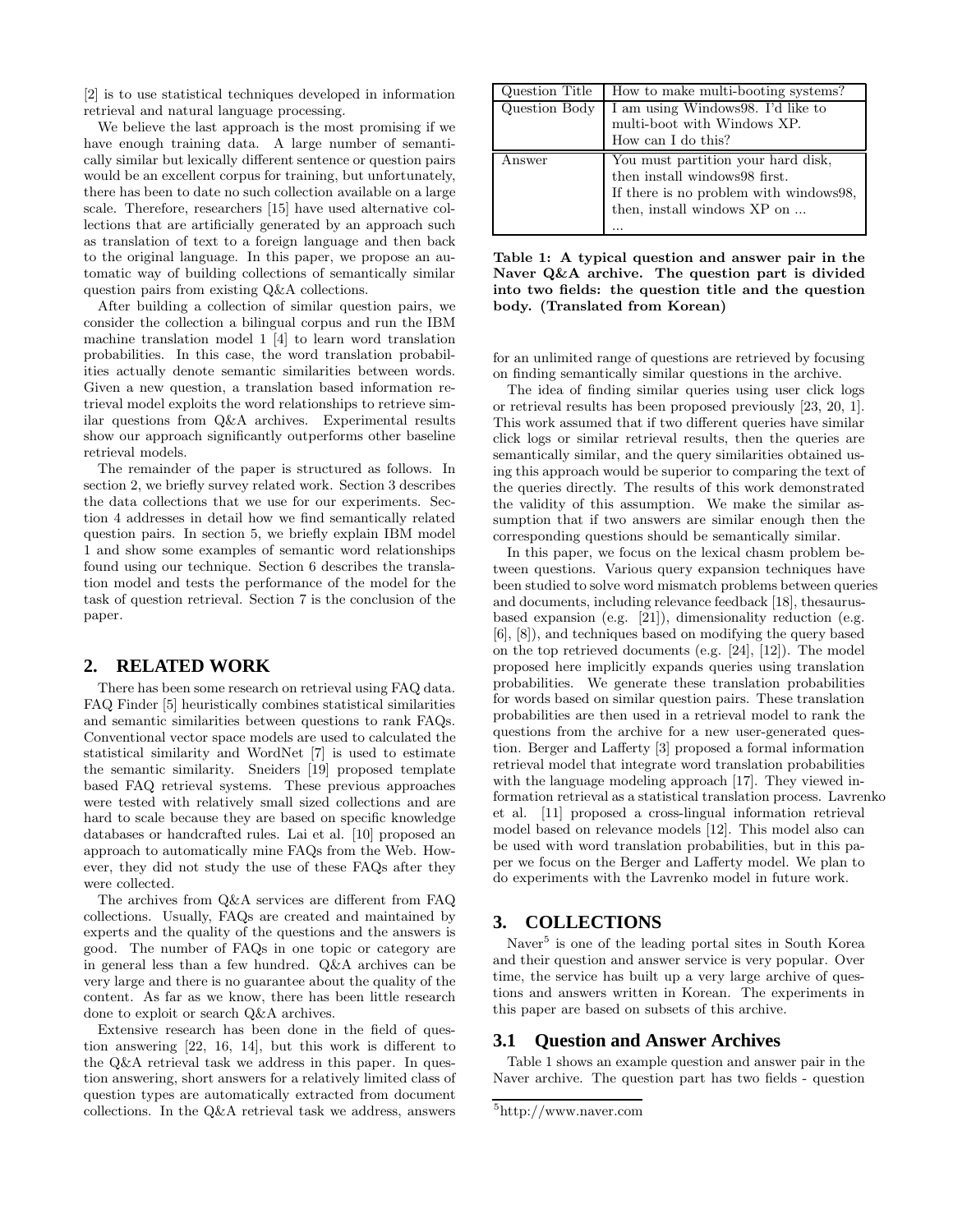title and question body. The question body is an optional field that describes the question title in more detail.

The question title field contains the type of questions that we would expect to receive from users and this data is the basis for the question retrieval experiments. When we refer to the "question" in this paper, in many cases, it is actually referring to the question title. If one question has multiple answers, we merge all the answers into one. The average length of the question title field is 5.8 words, the question body is 49 words, and the answer is 179 words.

We made two different test collections from the archive: the large collection A and the small collection B. Collection A consists of 6.8 million question and answer pairs across all the categories. Collection B has 68,000 question and answer pairs collected from the 'Computer Novice' category. Because of the computational cost, we mainly use collection B for our experiments. Collection A is used to analyze basic properties of the archives and to find the best parameter values for the baseline retrieval models.

#### **3.2 Topics and Relevance Judgements**

To verity the performance of the proposed retrieval technique, we need to have sets of topics with relevance judgement information. Two sets of 50 question and answer pairs were randomly selected from the held-out portion of the archives. The first set is for collection A and the pairs are chosen across all the categories. The second set is for collection B, and the pairs are chosen from the 'Computer Novice' category.

Each pair is automatically converted into a topic. The question title becomes a short query, the question body turns into a long query and the answer is converted into a supplemental query. The long queries and the supplemental queries are used only in the relevance judgement procedure. The short queries are used for all other experiments in this paper. The question body has also a role of a description or a narrative of the topic. When the question title is vague, we refer the question body to clarify the meaning of the question.

To find relevant question and answer pairs given a topic, we employ the pooling technique that is used in the  $\mathrm{TREC^6}$ conference series. Eighteen different retrieval results were generated by varying the retrieval algorithms, the query type and the search field. Popular retrieval models such as the query-likelihood language model, the Okapi BM25 model and the overlap coefficient are used.

We pooled the top 20 Q&A pairs from each retrieval result and did manual relevance judgments. The correctness of the answer was ignored. As long as the question is semantically identical or very similar to the query, we judge the Q&A pair as relevant. Sometimes, we could not find any relevant Q&A pairs given a topic. In these cases, we manually browsed the collection to find at least one relevant Q&A pair. The final result is a total of 785 relevant Q&A pairs for collection A and 1,557 relevant Q&A pairs for collection B.

## **3.3 Importance of each field**

Previous research [5] implied that similarities between questions are much more important than the similarity between questions and answers in FAQ retrieval tasks. To verify whether this assertion is true with our collections, we carried out some experiments.



**Figure 1: The importance of each field in Q&A retrieval. MAP denotes Mean Average Precision. In both models, the best performance can be achieved by searching the question title field. The answer field is least useful.**

Collection A is used in these experiments with the topics described in section 3.2. In the first experiment, we search only the question title field. The second experiment uses only the question body field. The last experiment searches only the answer field. For each experiment, the querylikelihood language model with Dirichlet smoothing and the Okapi BM25 model are used. For each retrieval model, the best parameter values are chosen by exhaustive search of the parameter space.

As Figure 1 shows, regardless of the retrieval model, we can get the best performance by searching the question title field. The performance gaps compared to other fields are significant. The answer field is the least useful.

Even better performance may be achieved by combining all the fields, however, in this paper, we focus only on similarity measures between queries (questions) and question titles. Developing efficient field combination methods will be an issue for future work.

# **4. GENERATION OF TRAINING SAMPLES**

In this section, we describe how we can automatically collect semantically similar question pairs from existing question and answer archives by comparing answers. These pairs serve as training data for our translation based retrieval model.

Many people do not carefully check whether their question has been asked before and post their questions on Q&A boards. Therefore, many semantically identical questions can be found in question and answer archives. Finding an exact duplicate of a question is obviously trivial, but in many cases the same question will have previously been asked but using different wording. Even small lexical differences can make it impossible to retrieve a semantically similar question because questions are short.

To solve this problem, we use similarities between answers to group questions. Our assumption is if two answers are very similar than the corresponding questions should be semantically similar, even though the two questions are lexically very different.

 $^6$ http://trec.nist.gov/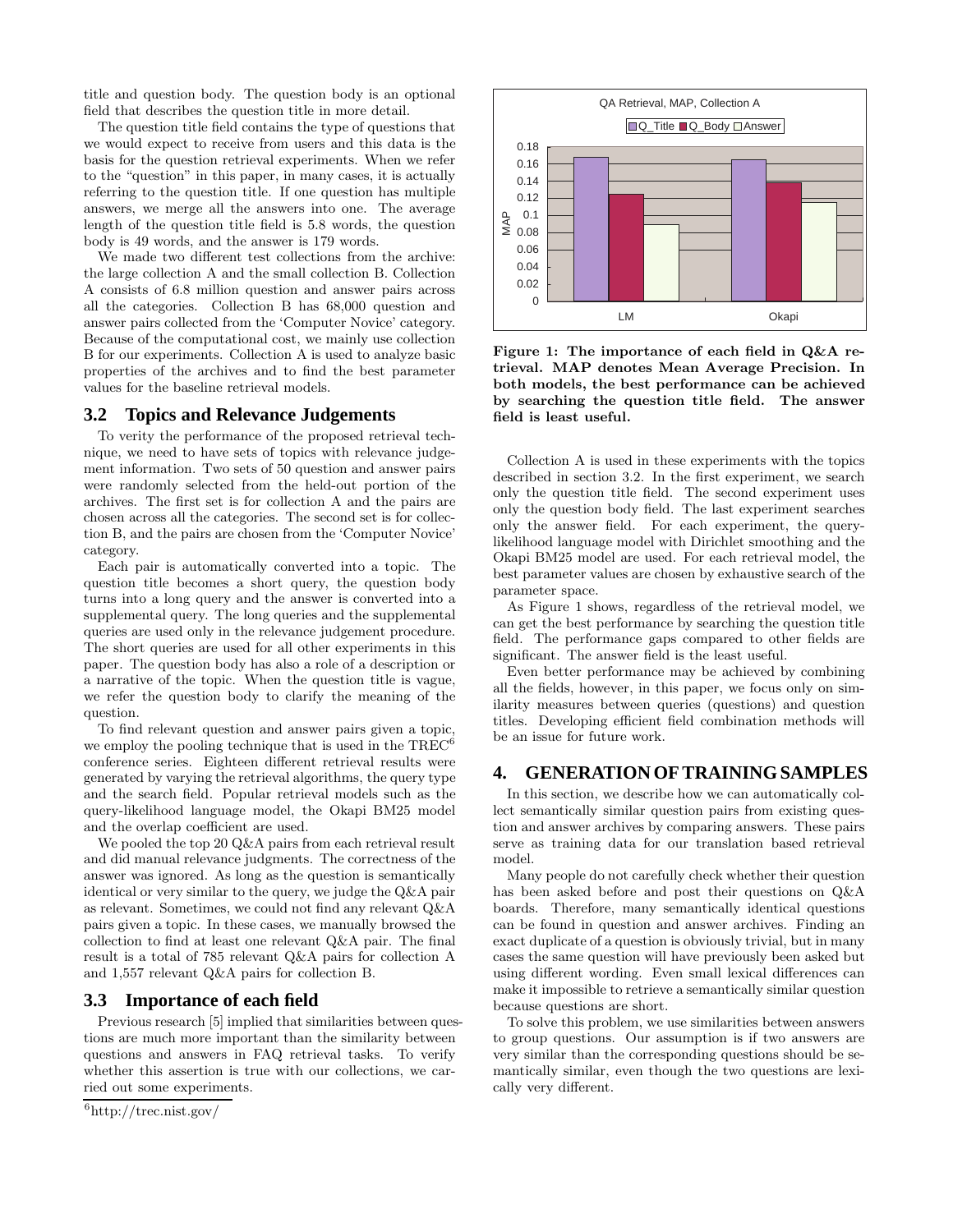| I'd like to insert music into PowerPoint.              |
|--------------------------------------------------------|
| How can I link sounds in PowerPoint?                   |
| How can I shut down my system in Dos-mode.             |
| How to turn off computers in Dos-mode.                 |
| Photo transfer from cell phones to computers.          |
| How to move photos taken by cell phones.               |
| Which application can run bin files?                   |
| I download a game. How can I execute bin files?        |
| IP tracking method                                     |
| Can I detect the place of a person in anonymous boards |
| using IP addresses?                                    |

**Table 2: Example question pairs found using the LM-HRANK measure in the collection B. These semantically similar question pairs have little word overlap. (Translated from Korean)**

# **4.1 Algorithm**

Initially, we considered four popular document similarity measures to calculate distances between answers: the cosine similarity with the vector space models, the negative KL divergence between the language models, the output score of the query likelihood model and the score of the Okapi model. We found that each measure has its own weakness [9].

The cosine similarity favors short documents and this property become a serious problem in measuring similarities between answers because the lengths of answers vary considerably. Some answers can be very short especially for factoid questions. Other answers are very long because sometimes people generate answers just by copying multiple related documents from the web. Therefore any similarity measure seriously affected by length is not appropriate.

The negative KL divergence in the language modeling framework has shown good performance in document retrieval tasks. However, the values are not symmetric and are not probabilities, so a pair of answers that has a higher negative KL divergence than the other pair does not necessarily have stronger semantic connections. This property makes it hard to rank the pairs. The score of the Okapi model has similar problems.

The score from the query likelihood model is a probability and can be used across different answer pairs but the scores are not symmetric.

Because of the above problems, we found that using ranks instead of scores was more effective. If answer A retrieves answer B at rank  $r_1$  and answer B retrieves answer A at rank  $r<sub>2</sub>$ , then the similarity between the two answers is defined as the reverse of the harmonic mean of  $r_1$  and  $r_2$ .  $sim(A, B)$  =  $\frac{1}{2}(\frac{1}{r_1} + \frac{1}{r_2})$ . We use the query-likelihood language model to calculate the initial ranks. We call this measure LM-HRANK.

#### **4.2 Experiments and Results**

A total of 68, 000 ∗ 67, 999/2 pairs of answers are possible from 68,000 Q&A pairs in the collection B. All of these pairs are ranked according to the LM-HRANK measure. We empirically set a threshold value (0.005) to judge whether an answer pair is semantically related or not. With a higher threshold value, we will get smaller but better quality collections. To acquire enough training samples, the threshold cannot be too high.

There are 331,965 question pairs that have scores above the threshold. Table 2 shows some of the question pairs found using this method. Each question pair in the examples contains semantically similar questions but shares few common terms.

#### **5. WORD TRANSLATION PROBABILITIES**

Having created a collection of similar question pairs, we now need to use this data to estimate word translation probabilities for the proposed retrieval model. We consider the question pair collection a parallel corpus and adopt techniques developed in machine translation to measure the semantic similarities between words.

#### **5.1 Algorithm**

The IBM model 1 [4] does not require any linguistic knowledge for the source or the target language and treats every possible word alignment equally. Because of its simplicity and proven performance, we use this model.

In our experiments, the source and the target language is the same. Therefore, the word translation probabilities calculated using the model are actually semantic similarities of words. Any question in a question pair can be a source or a target, so we make two input sentence pairs from a pair of questions by switching the source part and the target part.

In IBM model 1, the translation probability from a source word  $s$  to a target word  $t$  is given by :

$$
P(t|s) = \lambda_s^{-1} \sum_{i=1}^{N} c(t|s; J^i)
$$
 (1)

where  $\lambda_s$  is a normalization factor to make the sum of the translation probabilities add to 1. N is the number of the training samples. In our case, a question pair found in section 4 become a training sample.  $J^i$  is the *i*<sup>th</sup> pair in the training data.

$$
c(t|s; J^{i}) = \frac{P(t|s)}{P(t|s_1) + \ldots + P(t|s_n)} \#(t, J^{i}) \#(s, J^{i}) \tag{2}
$$

where  $\{s_1, \ldots, s_n\}$  are words in the source sentence in  $J^i$ and  $\#(t, J^i)$  is the number of times that t occurs in  $J^i$ .

As can be seen from the equations, we need the old translation probabilities to estimate the new translation probabilities. We initialize the translation probabilities with random values and then estimate new translation probabilities. This procedure is repeated until the probabilities converge. Brown et al. [4] showed that the procedure always converges to the same final solution regardless of the initial values.

# **5.2 Experiments and Results**

We used the  $GIZA++^7$  toolkit to learn the IBM model. After removing stop words, the collection of the 331,965 question pairs duplicated by switching the source part and the target part and then used as input for the toolkit. Table 3 shows the top 10 words that are most similar to the given words.

In many cases, the most similar word to a given word is the word itself. Most of the words in the table are semantically related words to the given words. The algorithm discovers various semantic relationships between words. For example, in the first column, we can see the graphic file format 'bmp'

<sup>7</sup>http://www.fjoch.com/GIZA++.html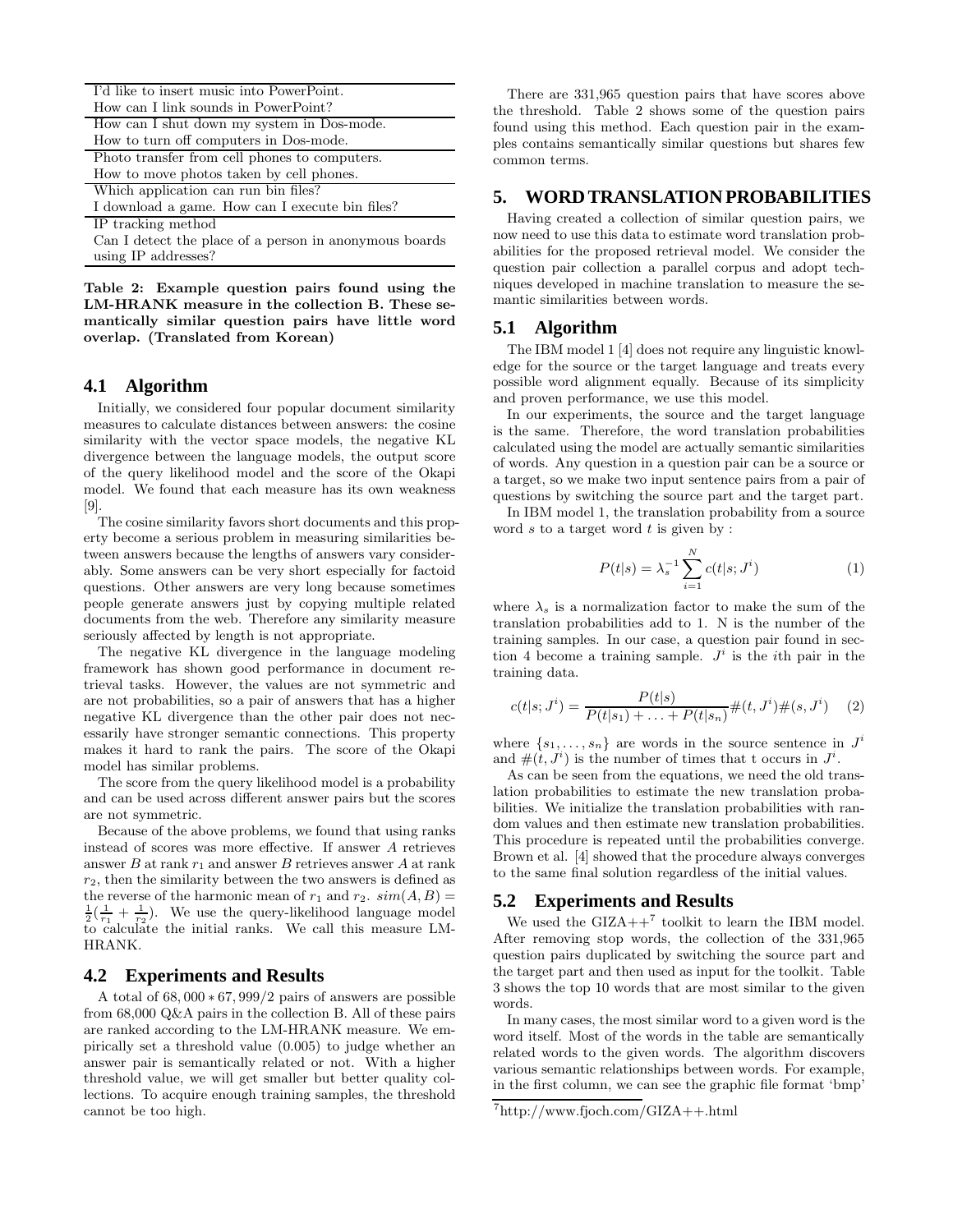| Rank           | bmp      | format    | music      | intel       | excel     | font          | watch                | memory        |
|----------------|----------|-----------|------------|-------------|-----------|---------------|----------------------|---------------|
|                | bmp      | format    | music      | pentium     | excel     | font          | watch                | memory        |
| $\overline{2}$ | jpg      | $format*$ | file       | 4           | korean    | korean        | time                 | virtual       |
| -3             | gif      | xp        | tag        | celeron     | function  | 97            | background           | shortage      |
| 4              | save     | windows   | sound      | amd         | novice    | add           | start                | ram           |
| 5              | file     | hard      | background | intel       | cell      | download      | date                 | message       |
| 6              | picture  | 98        | song       | performance | disappear | control-panel | $\overline{display}$ | configuration |
|                | change   | partition | play       | support     | convert   | register      | tray                 | 256           |
| 8              | ms-paint | drive     | mp3        | question    | if        | install       | power                | extend        |
| -9             | convert  | disk      | cd         | buy         | xls       | default       | screen               | system        |
| 10             | photo    | С         | source     | cpu         | record    | photoshop     | wrong                | windows       |

**Table 3: The first low shows the source words and each column shows top 10 words that are most semantically similar to the source word. It is not hard to notice most of the words in the table have somewhat strong semantic relationship with the source words. ( format and format\* are different in Korean but both words are translated into 'format' in English ) (Translated from Korean)**

is closely related to other common graphic file formats such as 'jpg' and 'gif'. We can also notice 'bmp' is semantically connected to verbs such as 'save' and 'convert'.

# **6. QUESTION RETRIEVAL**

In this section, we show how we can bridge the lexical chasm between question titles using the word translation probabilities that we calculate in previous section. Berger and Lafferty viewed information retrieval as statistical translation and proposed a translation based information retrieval model that exploits word translation probabilities in the language modeling framework. Obviously, the success of the model depends on the quality of the word translation probabilities.

## **6.1 Translation Model**

In the language modelling framework, the similarity between a query and a document is given by the probability of the generating the query from the document language model. Usually, i.i.d sampling and unigram document language models are used.

$$
sim(Q, D) \approx P(Q|D) = \prod_{w \in Q} P(w|D)
$$
 (3)

To avoid zero probabilities and estimate more accurate language models, documents are smoothed using a background collection,

$$
P(w|D) = (1 - \lambda)P_{ml}(w|D) + \lambda P_{ml}(w|C)
$$
 (4)

 $P_{ml}(w|C)$  is the probability that the term w is generated from the collection C.  $P_{ml}(w|C)$  is estimated using the maximum likelihood estimator.  $\lambda$  is the smoothing parameter. In the translation model,  $P_{ml}(w|D)$  in equation (4) is replaced by  $\Sigma_{t \in D} T(w|t) P_{ml}(t|D)$ .

$$
P(w|D) = (1 - \lambda) \sum_{t \in D} (T(w|t)P_{ml}(t|D)) + \lambda P_{ml}(w|C) \quad (5)
$$

 $T(w|t)$  denotes the probability that word w is the translation of word t.

In our experiments, we assume the probability of selftranslation is always 1,  $T(w|w) = 1$ . There is no theoretical justification for this assumption but this modification empirically gives better retrieval performances in our experiments. If we use the original model, sometimes, the importance of matching terms are lowered because of the low self-translation probabilities.

#### **6.2 Experiments and Results**

We used the translation model to retrieve relevant questions given 50 short queries in the topics produced for the collection B. We search only the question title fields. Similarities between the query question and the question titles in the collection B are calculated.

We compare the performance of the translation model with three different baseline retrieval models; vector space model with the cosine similarity, the Okapi BM25 model and the query-likelihood language model.

For each baseline experiments, we use the parameter values that are optimal in the collection A. The only parameter in the translation model is the smoothing parameter, and for this we use the same parameter value that is used for the baseline query-likelihood language model.

Table 4 and Figure 2 show the evaluation results of the experiments. Figure 2 show 11pt recall and precision graphs. As can be seen from the graphs, our approach outperforms other baseline models at all recall levels. While the vector space model with the cosine similarity works poorly, the query likelihood language model and the Okapi model show comparable performance to each other. Table 4 shows various evaluation measures such as MAP (Mean Average Precision) and R-precision. In all evaluation measures, our approach outperforms the other models. We did statistical significance tests using the two-tailed sign test at confidence level 95%. The performance improvements are statistically significant with all evaluation measures.

#### **6.3 Examples and Analysis**

Table 5 explains some of the reasons why the translation model works better than other models in our experiments. In example (a), the query and the question title have almost the same meaning and the translation model retrieves the question at rank 10. Other models fail to retrieve the question even in the top 1000 ranks because they could not capture the semantic relationship between 'burned' and 'recorded' or 'read' and 'recognize'.

In the second example (b), because of some segmentation errors in the morphological processing routines 'cpu100%' becomes an index term and the baseline models could not recognize 'cpu100%' and 'cpu 100%' as the same thing. For-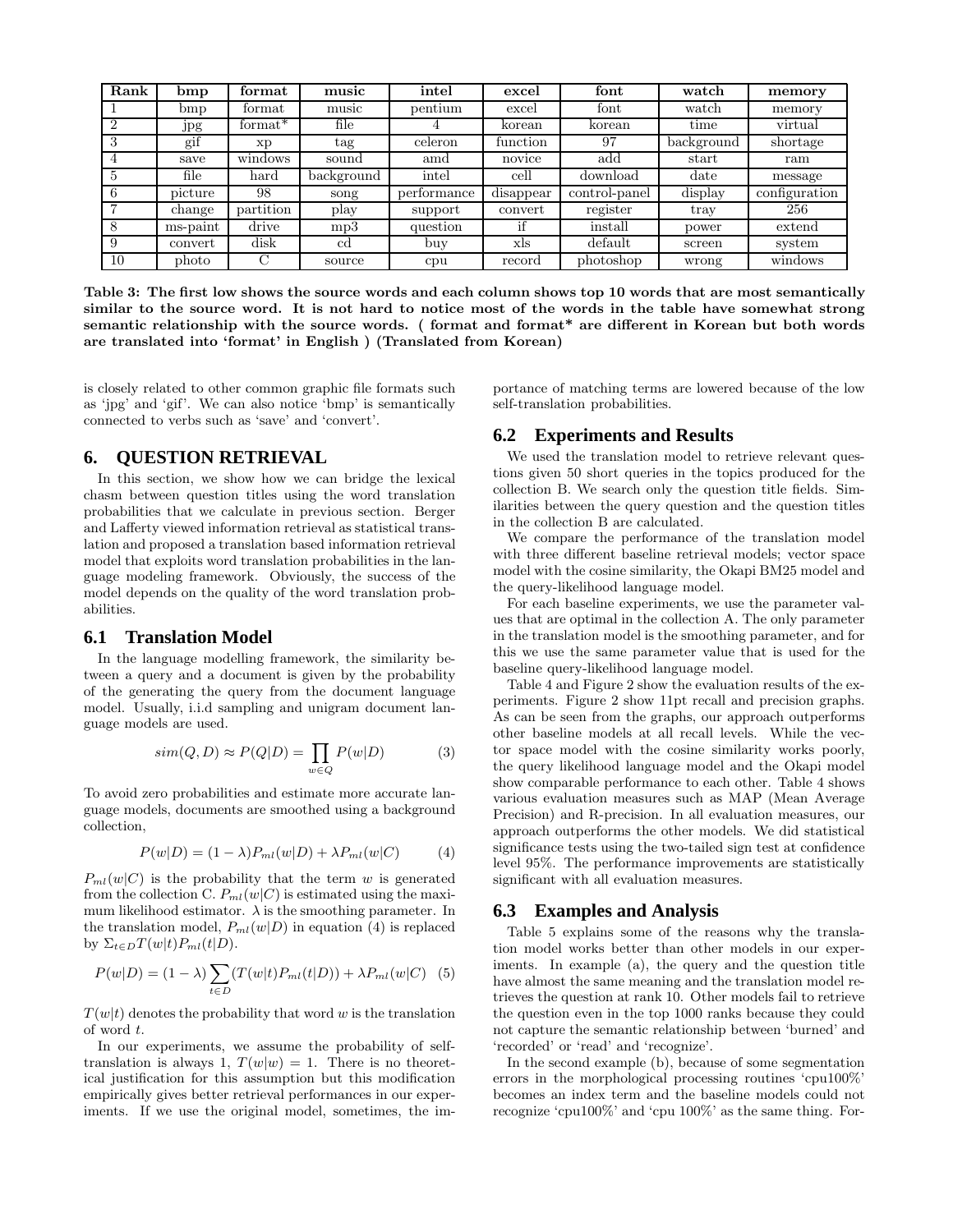

**Figure 2: Comparison of the question retrieval performance, 11 points recall-precision graphs. The translation model outperforms other models in all recall area. The query-likelihood language model(LM) and the BM25 Okapi model(Okapi) show similar performances and the cosine similarity is the worst.**

| Model             | Cosine | LМ    | Okapi | Trans |
|-------------------|--------|-------|-------|-------|
| MAP               | 0.183  | 0.258 | 0.251 | 0.314 |
| R-Precision at 5  | 0.368  | 0.492 | 0.476 | 0.520 |
| R-Precision at 10 | 0.310  | 0.456 | 0.436 | 0.480 |

**Table 4: Comparison of the question retrieval performance. In all measures the translation model works best. The performance gap is statistically significant(Two-tailed sign test with confidence level 95%). The cosine similarity works poorly and the query-likelihood language model(LM) and the BM25 Okapi model(Okapi) show comparable results.**

tunately, there are a few training question pairs that contain 'cpu100%' in one side and 'cpu 100%' in the other side. From these pairs, the IBM model learns that 'cpu' and 'cpu100%' is related, with a translation probability  $T(cpu100\%|cpu)$  = 0.237. The translation model exploits this word relationship and successfully retrieves the question at rank 10. Example (c) is a similar case where the baseline models fail to catch the relationship between 'JuHyunTech' and 'JuHyun'.

We also find that sometimes our approach can successfully retrieve relevant questions even if the questions contain misspelled query terms. For example, some questions containing 'ourlook' by mistake can be retrieved by a query having a word 'outlook'. These examples show our approach can address a variety of lexical disagreement problems.

## **7. CONCLUSION AND FUTURE WORK**

In this paper, we show that a question and answer archive from a community-based Q&A service can serve as a valuable resource to train retrieval models that can recognize semantically similar questions. Specifically, we showed that a retrieval model based on translation probabilities learned from the archive significantly outperforms other approaches in terms of finding semantically similar questions despite a considerable amount of lexical mismatch.

Because of the computational cost, we initially used a relatively small subset of the available archive. As we increase the number of the training samples, we expect to get more accurate word translation probabilities and better retrieval performance. Instead of the IBM model 1, we also plan to study more advanced techniques that exploit more knowledge such as part of speech tagging information and word alignment that may increase the accuracy of our system. We also plan to use the translation probabilities learned from the Q&A archive for document retrieval experiments.

## **8. ACKNOWLEDGEMENTS**

This work was supported by NHN Corp., the Center for Intelligent Information Retrieval and NSF grant number DUE-0226144. Any opinions, findings and conclusions or recommendations expressed in this material are the author(s)' and do not necessarily reflect those of the sponsor.

#### **9. REFERENCES**

- [1] D. Beeferman and A. Berger. Agglomerative clustering of a search engine query log. In *Proceedings of the sixth ACM SIGKDD international conference on Knowledge discovery and data mining*, pages 407–416, 2000.
- [2] A. Berger, R. Caruana, D. Cohn, D. Freitag, and V. Mittal. Bridging the lexical chasm: statistical approaches to answer-finding. In *Proceedings of the 23rd annual international ACM SIGIR conference on Research and development in information retrieval*, pages 192–199, 2000.
- [3] A. Berger and J. Lafferty. Information retrieval as statistical translation. In *Proceedings of the 22nd annual international ACM SIGIR conference on Research and development in information retrieval*, pages 222–229, 1999.
- [4] P. F. Brown, V. J. D. Pietra, S. A. D. Pietra, and R. L. Mercer. The mathematics of statistical machine translation: parameter estimation. *Comput. Linguist.*, 19(2):263–311, 1993.
- [5] R. D. Burke, K. J. Hammond, V. A. Kulyukin, S. L. Lytinen, N. Tomuro, and S. Schoenberg. Question answering from frequently asked question files: Experiences with the faq finder system. Technical report, 1997.
- [6] S. C. Deerwester, S. T. Dumais, T. K. Landauer, G. W. Furnas, and R. A. Harshman. Indexing by latent semantic analysis. *Journal of the American Society of Information Science*, 41(6):391–407, 1990.
- [7] C. Fellbaum. *WordNet: An Electronic Lexical Database*. MIT Press, 1998.
- [8] T. Hofmann. Probabilistic latent semantic analysis. In *Proceedings of Uncertainty in Artificial Intelligence, UAI'99*, pages 289–296, 1999.
- [9] J. Jeon, W. B. Croft, and J. H. Lee. Finding semantically similar questions based on their answers. In *Proceedings of the 28th annual international ACM SIGIR conference on Research and development in information retrieval*, pages 617–618, 2005.
- [10] Y.-S. Lai, K.-A. Fung, and C.-H. Wu. Faq mining via list detection. In *Proceedings of the Workshop on*